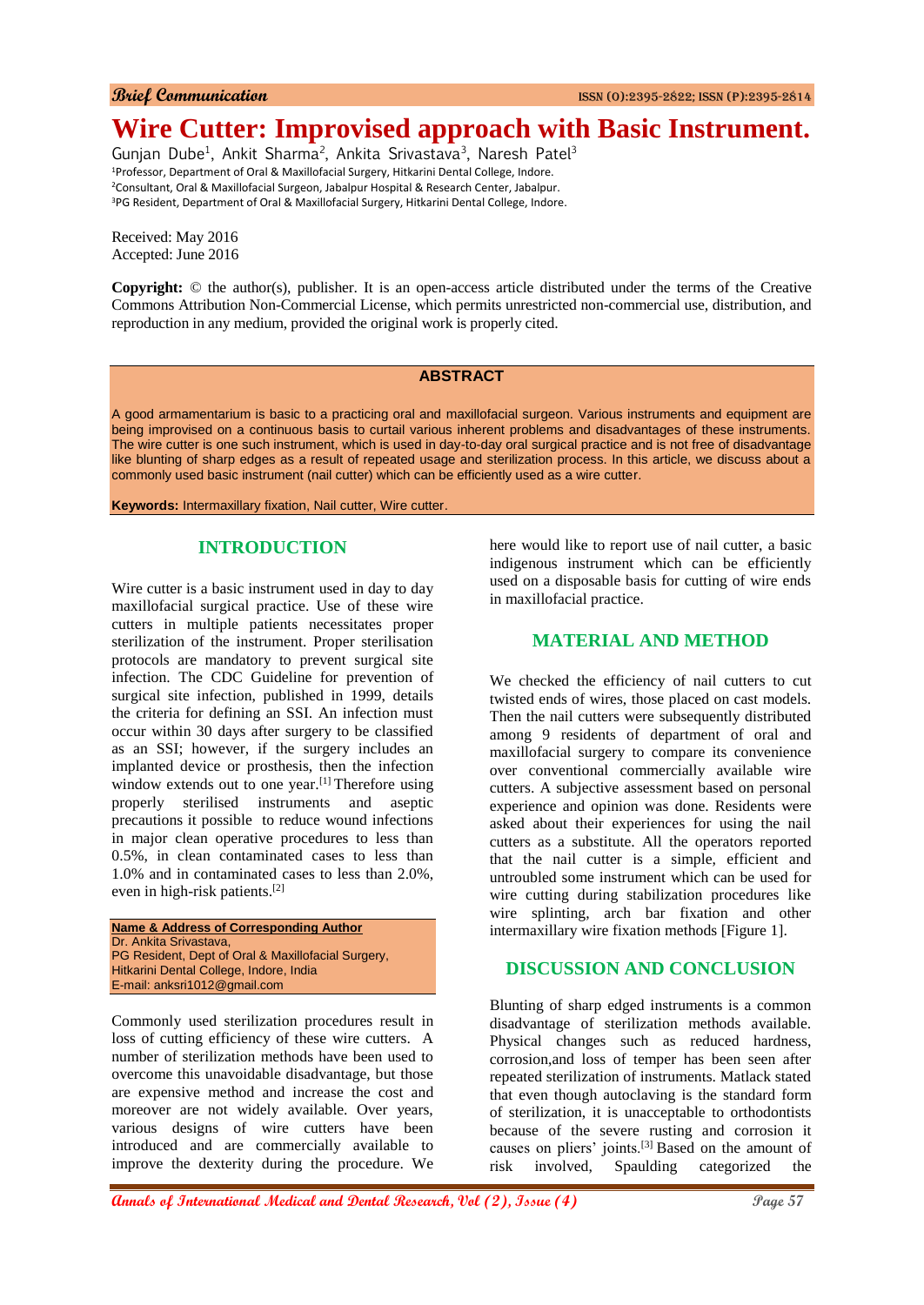### **Dube et al; Improvised approach with Wire Cutter**

instruments as critical, semi-critical, and noncritical. [Table I] According to Guideline for Disinfection and Sterilization in Healthcare Facilities (CDC), 2008, steam sterilization carries a major disadvantage of damage to surgical instruments on repeated exposure and if left wet can cause rusting of the instruments.[4] Wire cutters routinely used falls under the category of critical items and hence demand a strict sterilization protocol to be followed or should be used on the disposable basis as discussed in [Table-1]. The advantage of nail cutters over conventional wire cutters is its easy availability, cost effectivity and it can be discarded after every procedure. Even after discarding the nail cutters after every procedure, the cost effectivity remains appropriate. This alternative instrument has its advantage to be used in camp or rural setting. To manage the availability of adequately sterilised instrument for repeated use in camp setting are difficult to achieve. Though sterilizable and at the same time cost effective, nail cutters can be utilised as single time use instrument. Therefore, every time a new instrument (nail cutter) can be used in each individual. Wire cutter, though can be sterilized in a similar way as nail cutters but are expensive , and tend to get dull after few procedures which may further increase difficulty during the procedure or and increase cost with change of instrumentation. Various wirecutting instruments designed and available are side cutting. Small size of nail cutters [Figure 2] makes it easy to control when in use. Though this is an end cutting instrument yet it could be employed to

cut wires during various procedures without difficulty [Figure 3].



**Figure 1:** showing use of nail cutter to cut twisted free ends of wires



| Table 1: According to Guideline for Disinfection and Sterilization in Healthcare Facilities, 2008 |                                                                                                                                |                                                                                                                                                                                                        |                                                                                                                 |
|---------------------------------------------------------------------------------------------------|--------------------------------------------------------------------------------------------------------------------------------|--------------------------------------------------------------------------------------------------------------------------------------------------------------------------------------------------------|-----------------------------------------------------------------------------------------------------------------|
|                                                                                                   | <b>Critical</b>                                                                                                                | Semi-critical                                                                                                                                                                                          | <b>Non critical</b>                                                                                             |
| Criteria to categorize<br>instruments and medical<br>equipments                                   | Enters sterile tissue or vascular<br>system. Instruments carry high<br>risk of contamination or disease<br>transmission        | These items contact the mucosa and or<br>the non intact skin surface. They also<br>carry a high risk of contamination and<br>disease transmission.                                                     | These items come in contact<br>with intact skin but not in<br>mucous membrane.                                  |
| Methods of sterilization.<br>(according to CDC)<br>guidelines, 2008.)                             | use of disposable items, steam<br>sterilization methods or<br>chemical steriliants                                             | Use of Disposable items, dry moist or<br>chemical sterilization. Minimally high<br>level disinfection should be done                                                                                   | Low level disinfection and<br>cleaning is adequate for<br>control of contamination<br>and disease transmission. |
| <b>ITEMS</b>                                                                                      | surgical instruments, cardiac<br>and urinary<br>catheters, implants, and<br>ultrasound probes used in sterile<br>body cavities | respiratory therapy and anesthesia<br>equipment, some endoscopes,<br>laryngoscope blades, esophageal<br>manometry probes, cystoscopes,<br>anorectal manometry catheters, and<br>diaphragm fitting ring | bedpans, blood pressure<br>cuffs, crutches and<br>computers                                                     |



In our experience, nail cutter being an end-cutting instrument small in size, light in weight is equally effective as wire cutters for use in maxillofacial wiring procedures. Sterilization of nail cutter is similar as wire cutters and disposability and ease of availability of the instrument makes it convenient for use with minimal chances of cross contamination, which is comparatively more with wire cutters.